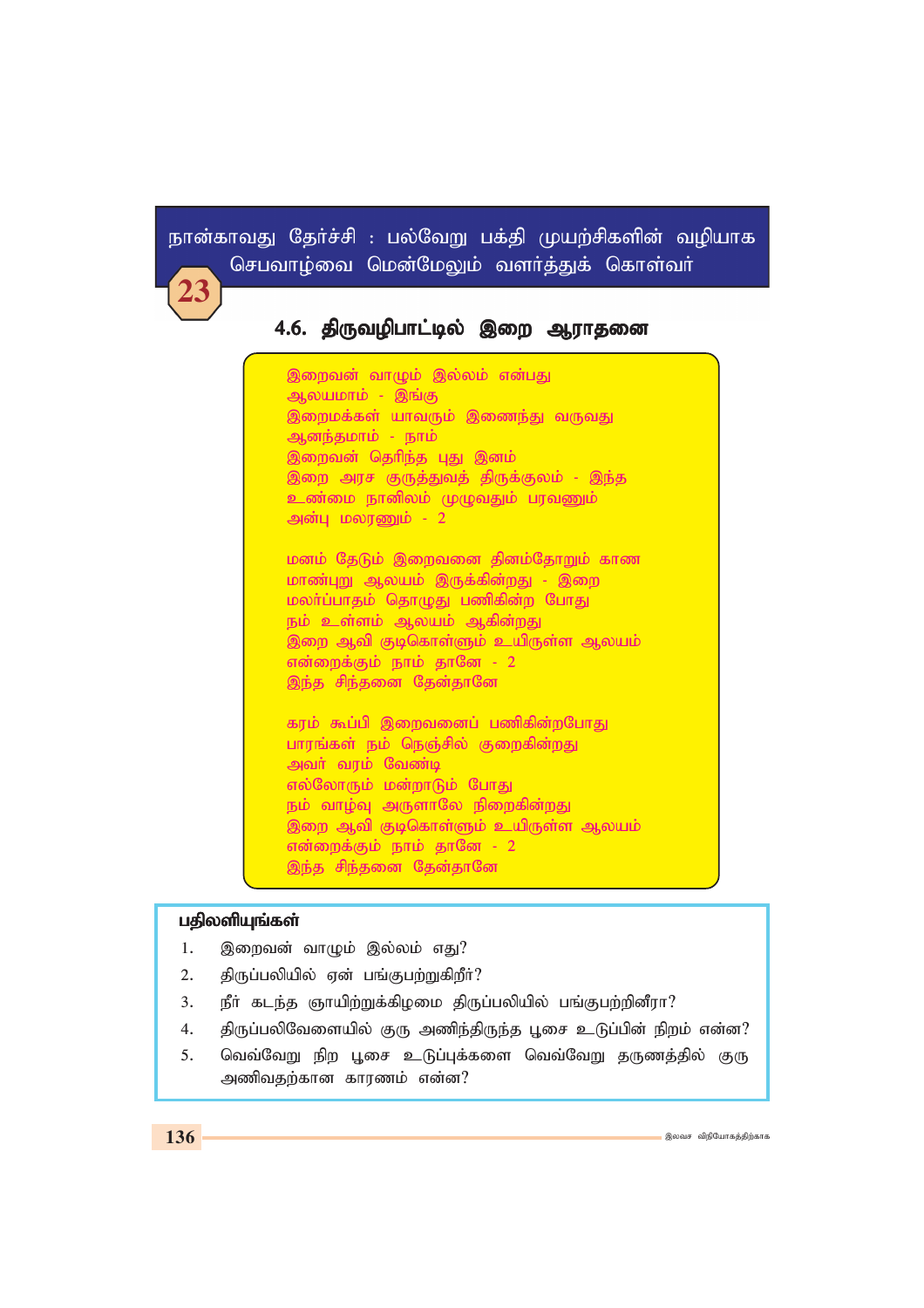இரண்டாம் வத்திக்கான் சங்கம் திருவமிபாடு பற்றி பின்வருமாறு கூறுகிறது:

திருவழிபாடு என்பது இறைமக்கள் இறைமகன் இயேசுவோடு சேர்ந்து தந்தையாகிய இறைவனுக்குத் தங்கள் சொல்லாலும் செயலாலும் செய்யும் வழிபாடாகும். திருவழிபாடு என்பது ஒரு கோணத்தில் பார்த்தால் ''கிறிஸ்துவின் பணி''யாகவும் மறுகோணத்தில் பார்த்தால் திருச்சபையென்னும் அவரது '' மறையுடலின் பணி''யாகவும் உள்ளது.

திருவழிபாடு என்பது மறையுடலின் தலையாகிய கிறிஸ்துவாலும் உடலாகிய திருச்சபையாலும் இணைந்து ஆற்றப்படும் ஒரு கூட்டு வழிபாட்டுச் செயலாகும்.

திருவழிபாடு என்பது எந்த ஒரு தனிப்பட்ட திருவழிபாட்டு நிகழ்ச்சியையும் குறிப்பதற்காகப் பயன்படுத்தப்படுவதில்லை. மாறாக, எல்லா திருவழிபாட்டு நிகழ்ச்சிகளின் (கொண்டாட்டங்களின்) தொகுப்பையே நாம் திருவழிபாடு என்கிறோம், இவ்வாறு திருவழிபாட்டை உருவாக்கும் திருவழிபாட்டின் உட்கூறுகள் முக்கியமாக மூன்று வகைப்படும். அவையாவன :-

- $1.$ கிருப்பலி
- $2.$ அருளடையாளங்கள்
- $3.$ இறைபுகழ்மாலை

### செயற்பாடு

- திருவழிபாடு என்றால் என்ன? 1.
- திருவமிபாட்டின் உட்கூறுகளைப் பெயரிடுக.  $2.$
- '' ஞாயிறு திருவழிபாடுதான் திருவழிபாடுகளின் இதயம் எனும் தலைப்பில்  $3.$ சுவரொட்டி தயாரிக்கவும்
- திருவழிபாட்டில் அர்த்தமுள்ள முறையில் எவ்வாறு பங்கு பெறுவீா்  $4.$ என எழுதவும்.

## திருவழிபாட்டின் நோக்கம்

### மூன்று நோக்கங்கள்

இறைவனுக்கு ஆராதனை செலுத்துதல் மனிதனைப் புனிதப்படுத்தல்

கிறிஸ்தவ சமுதாயத்தைக் கட்டியெழுப்புதல்

# திருவழிபாட்டு ஆண்டு

சாதாரண ஓர் ஆண்டைப்போலவே, திருவழிபாட்டு ஆண்டும் 52 வாரங்களைக் கொண்டது. இது திருவருகைக் காலம், கிறிஸ்து பிறப்புக்காலம், ஆண்டின் பொதுக்காலம் (முதற்பகுதி) தபக்காலம், பாஸ்காக் காலம், ஆண்டின்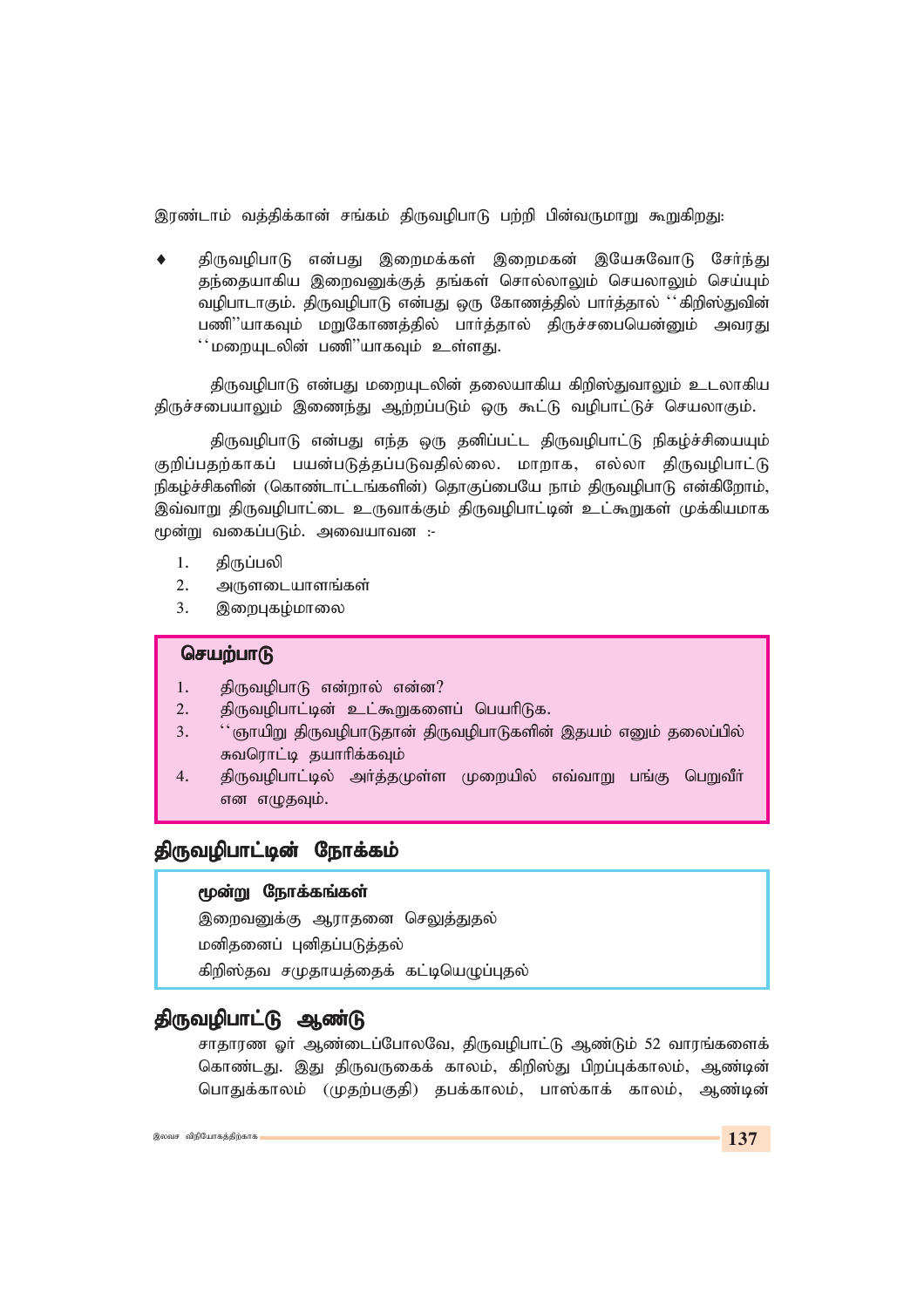பொதுக்காலம் (இரண்டாம் பகுதி) என்ற காலக் கட்டங்களைக் கடந்து நவம்பர் மாத இறுதி வாரத்தில், அதாவது அனைத்திற்கும் ஆண்டவராம் *fpwp];J murupd; tpohtpw;Fg; gpd;tUk; rdpf;fpoikAld; Kbtilfpd;wJ.* இந்த ஓராண்டு கால வட்டத்தில் கிறிஸ்துவின் ''பாடுகள், மரணம், உயிர்ப்பு'' ஆகியவை நினைவுகூரப்படுகின்றன; மீண்டும் கொண்டாடப்படுகின்றன; மீண்டும் பிரசன்னப்படுத்தப்படுகின்றன. அதாவது கிறிஸ்துவின் ''முதல் வருகைக்காக**'**' ஆயத்தம் செய்யும் பணியோடு ஆரம்பமாகும் இத்திருவழிபாட்டு ஆண்டு, அவருடைய ''இரண்டாம் வருகைக்காக" நம்மை ஆயத்தம் செய்யும் பணியோடு *Kbtilfpd;wJ.*

கிறிஸ்துவின் பாடுகள், மரணம், உயிர்ப்பு ஆகிய பாஸ்கா மறைபொருளையே நாம் ''ஓர் ஆண்டு கால'' வட்டத்தில்

- 1. நினைவு கூரவும்
- 2. மீண்டும் பிரசன்னப்படுத்தவும்

அதன் வழியாக இறைவனின் கொடைகளைப் பெற்று மீட்படையவும் திருச்சபை நமக்கு ஏற்பாடு செய்து கொடுத்துள்ளது.

அதாவது நமது மீட்பின் மறை நிகழ்ச்சிகளை ஓராண்டு கால வட்டத்தில் கொண்டாட திருச்சபை நமக்குச் செய்து கொடுத்துள்ள ஏற்பாட்டையே நாம் ''திருவழிபாட்டு ஆண்டு<sup>"</sup> என அழைக்கிறோம்.

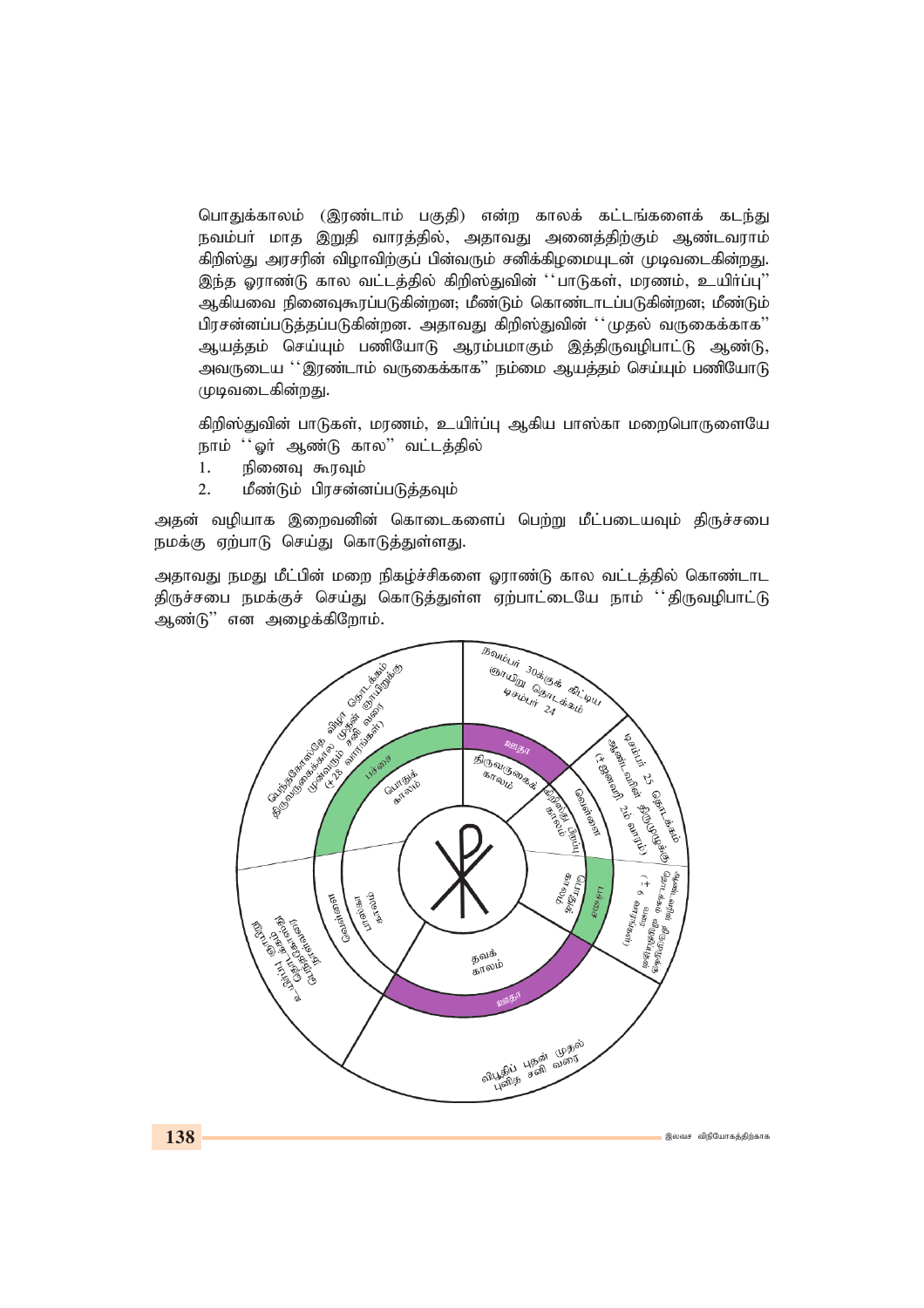பாஸ்கா மறைநிகழ்ச்சியை திருழிபாட்டில் நினைவு கூருவதற்காக உன்னத குருவாகிய கிறிஸ்து தமது பாஸ்கா மறைநிகழ்ச்சியுடன் திருச்சபையை முழுமையாக இணைத்தார்.ற

இரண்டாம் வத்திக்கான் சங்கஏடு

"திருவழிபாடு" எண்.07

திருவழிபாட்டில் பாஸ்கா மறைநிகழ்ச்சியை நினைவுகூருவதற்காக தம் அன்புமிக்க மணமகளாம் திருச்சபையைக் கிறிஸ்து என்றுமே தம்முடன் இணைத்துக் கொள்ளுகின்றார்.

#### I. திருவருகைக் காலம் :

கிறிஸ்து பிறப்புக்கு முன்னுள்ள நான்கு வாரங்களை நாம் திருவருகைக்காலம் என்கிறோம். கிறிஸ்து அரசர் பெருவிழாவைத் தொடர்ந்து வரும் ஞாயிற்றுக்கிழமை ஆரம்பிக்கும் இத்திருவருகைக்காலம் டிசம்பர் 24ம் திகதி வரை நீடிக்கிறது.

ஆண்டவரின் முதல் வருகைக்காக இஸ்ரயேல் மக்கள் தங்களை தயார் செய்ததைப் போல நாமும் இன்று இயேசுவின் பிறப்பைப்பற்றி தியானிக்கவும், அவருடைய இரண்டாம் வருகைக்காக நம்மை ஆயக்கம் செய்யவும் இக்காலம் வழங்கப்பட்டுள்ளது.

#### II. கிறிஸ்கு பிறப்பக் காலம் :

டிசம்பர் 25தொடக்கம் ஆண்டவர் இயேசுவின் திருமுழுக்கு வரையிலான காலப்பகுதியை கிறிஸ்து பிறப்புக் காலம் எனக்குறிக்கிறோம். பாவ இருளிலிருந்து மனிதன் கிறிஸ்து பிறப்பு வழியாக வரும் மீட்பின் மகிழ்ச்சியில் பங்கு கொள்கிறான். எல்லோரிடமும் பகிர்ந்து வாழ்ந்து மகிழ இக்காலம் அழைப்பு விடுக்கின்றது.

# $III.$  தவக்காலம் :

விபூதிப் புதனோடு ஆரம்பிக்கும் தபக்காலம் குருத்தோலை ஞாயிறுக்கு முன்வரும் சனிக்கிழமை வரையுமான சுமார் 40 நாட்களைக் கொண்டுள்ளது. இக்காலத்தில் இயேசுவின் பாடுகள, மரணம், உயிர்ப்பு எனும் பாஸ்கா மறை நிகழ்வில் பங்குகொள்ள எம்மை விசேட விதமாக ஆயத்தம் செய்யும் காலம் இதுவாகும். செப, தப, தானஒறுத்தல் முயற்சிகள் வழியாக மனமாற்றம் பெற்று பாஸ்கா மறைநிகழ்ச்சியில் பங்குகொள்ள ஆயத்தம் பெறுகிறோம்.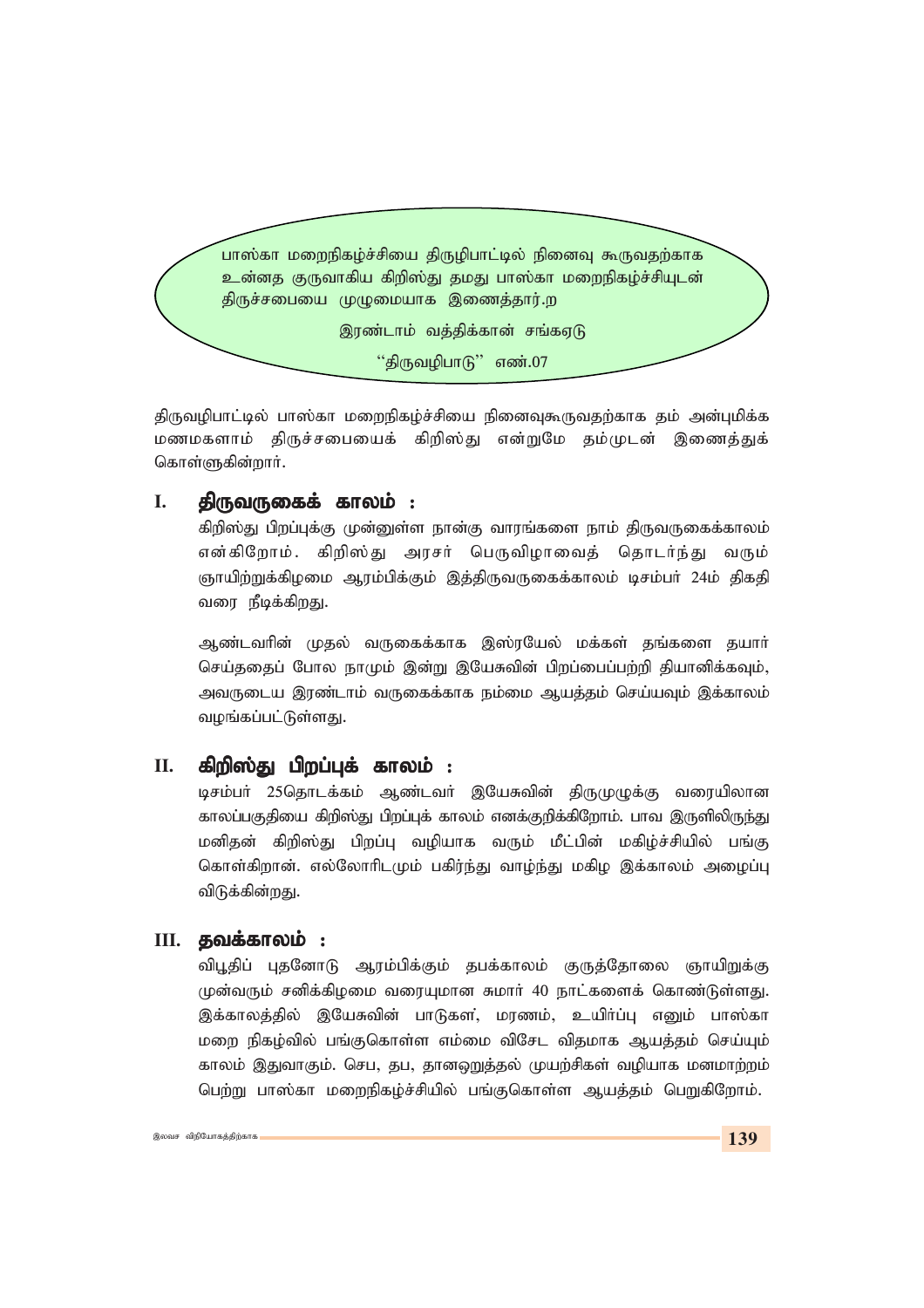குருத்தோலை ஞாயிறு தொடக்கம் திருவிழிப்பு வரையான வழிபாட்டு வாரத்தை பரிசுத்த வாரம் என்கிறோம். நம் வழிபாட்டு வாழ்வின் அதி உன்னத வழிபாடுகளை கொண்டது இவ் வாரமாகும். இவ்வழிபாடுகளில் பாஸ்கா மறைநிகழ்ச்சிகளை இன்னும் ஆழமாகத் தியானிக்கின்றோம்.

## $IV.$  பாஸ்கா காலம் :

உயிர்ப்பு விழா தொடக்கம் பெந்தகோஸ்து வரையான காலம் பாஸ்கா காலமாகும். உயிர்ப்பு மகிழ்ச்சியின் காலமாகவும், மீட்பை வாழ்ந்து அறிவிக்கும் காலமாகவும் இக்காலம் முக்கியம் பெறுகிறது.

#### $V_{\cdot}$ பொதுக் காலம் :

34 வாரங்களைக் கொண்ட பொதுக்காலம் திருவழிபாட்டு ஆண்டில் இரு முறை வரும். அவையாவன:

- 01. இயேசுவின் திருமுழுக்குக்கும் விபூதிப் புதனுக்கும் இடைப்பட்ட காலம்
- 02. பெந்தகோஸ்தே விழா தொடக்கம் கிறிஸ்து அரசா் பெருவிழா வரையுள்ள காலம்

இப்பொதுக் காலத்தில் சிறப்பாகக் கன்னிமரியாளினதும், புனிதர்களினதும், விழாவைக் கொண்டாடி இறைவனோடு ஒன்றிக்கச் சந்தர்ப்பம் வழங்கப்படுகின்றது.

#### செயற்பாடு Π. மிகப் பொருத்தமானவற்றின் கீழ்க் கோடிடவும்:  $1.$ திருவமிபாட்டு ஆண்டு எத்தனை காலங்களாகப் பிரிக்கப்பட்டுள்ளன.  $1.$ இரண்டு  $2.$   $\epsilon$  $\omega$ ன்று  $3.$ ஐந்து 4. **நான்கு**  $2.$ திருவழிபாட்டு ஆண்டு அமைக்கப்பட்ட முறை  $\overline{1}$ . பக்தி முயற்சிகளின் அடிப்படையில் 2. புனிதர்களின் திருவிழாக்களின் அடிப்படையில்  $3.$ மரியன்னையின் வாழ்க்கையின் அடிப்படையில்  $4.$ இயேசுவின் வாழ்வின் முக்கிய நிகழ்வுகளின் அடிப்படையில் கிருவமிபாட்டில் செயலாற்றுபவர்  $3.$ 1. குருக்கள், துறவிகள் 2. கிறிஸ்துவும், இறை மக்களும் 3. குருவும் இறைமக்களும் 4. தூய ஆவியும் இறைமக்களும்  $\overline{4}$ . திருவழிபாட்டின் முக்கிய உட்கூறுகள் 1. இரண்டு  $3.$  $2.$ நான்கு ஐந்து  $\overline{4}$ . மூன்று

இலவசு விரியோசுச்சிற்காக